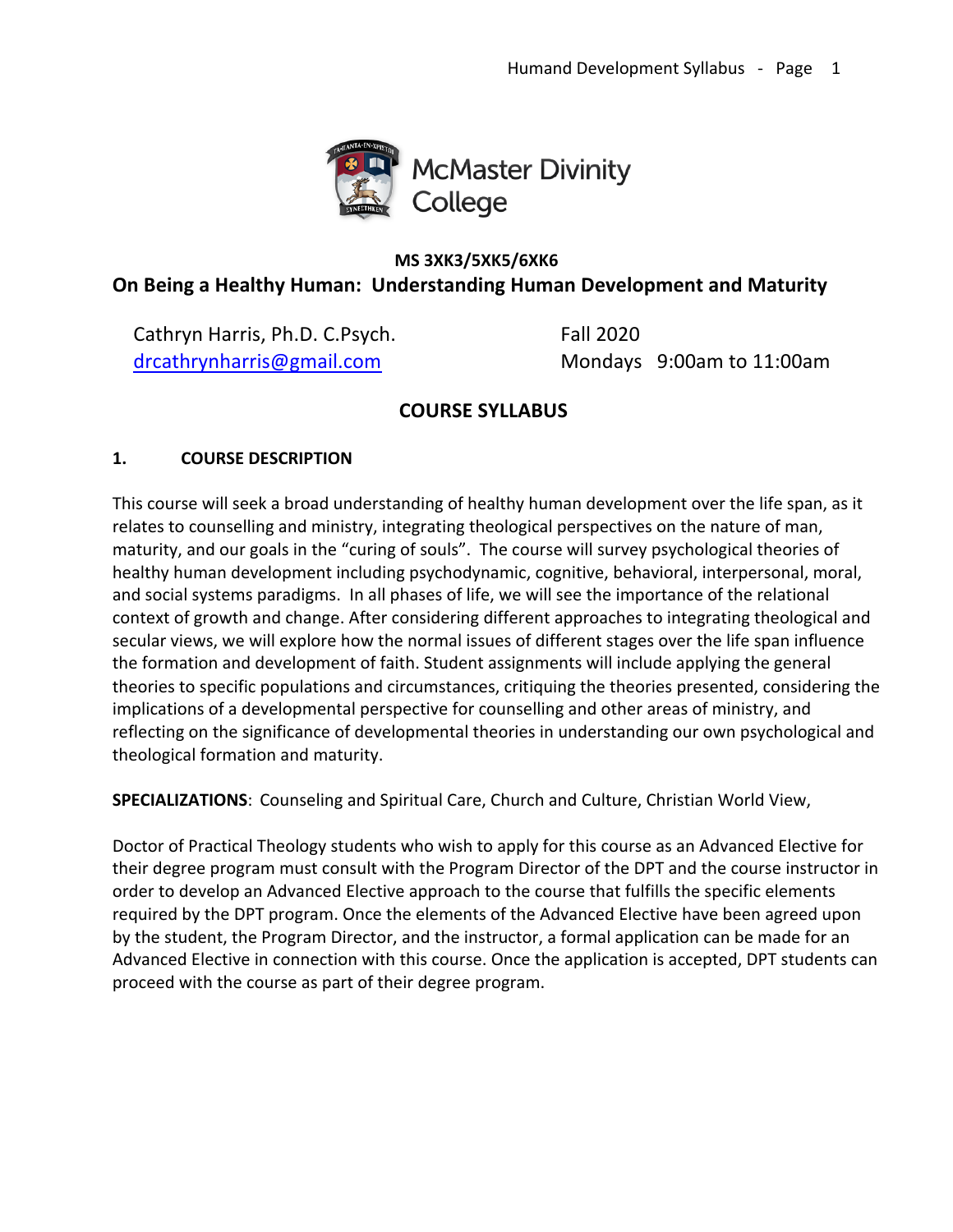## **2. COURSE FORMAT**

This online course is offered in live, online videoconference format, scheduled once a week, to allow maximum time for direct interaction with the instructor, as well as interaction with other students. The class on Monday October 26<sup>th</sup> will be face-to-face, in vivo, on campus, as conditions permit. Course objectives will also be met through personal reflection, reading and written assignments, and other asynchronous (on your own time) online activities, including watching pre-recorded material, other videos, and online discussions with classmates. Class sessions will include didactic instruction, case studies, and other experiential activities such as group breakout discussions and analyses. Assignments are formulated to master the content of developmental theories, and then be able to apply this content to actual contexts in ministry.

## **3. LEARNING OBJECTIVES**

Students should attend to the learning objectives for their specialization. Through required and optional reading, lectures, class discussion and exercises, and the completion of assignments, the student should fulfill the following course objectives:

# *Church and Culture (CC) and Christian World View (CW) Specializations*

## *Knowing*

- To understand human development through a bio-psycho-social-spiritual lens, and recognize the important milestones, needs, and influencing factors in the different seasons of the life span
- To understand how these developmental issues are imbedded in the relational imperative of our human nature
- To understand how these developmental issues interact with the development of spirituality in general and faith specifically,

## *Being*

- To gain self-awareness as a ministering person through self-reflection and self-evaluation of one's personal developmental journey
- To reflect on and identify the growing edges of our own Christian maturity, and identify processes and goals for our own personal development
- To increase empathy and acceptance in hearing others' experiences, and openness to the experience of one's own inner conflict and struggles

## *Doing*

- To develop a psychologically and theologically informed perspective on human development across the lifespan.
- To practice empathic listening skills, effective responses, and appropriate support in all of our interactions and relationships, in order to communicate with people in a manner that is appropriate to their developmental level and socio-cultural identity.
- To reflect on the use of developmental perspectives to understand faith formation, structure and content, and formulate a holistic conceptualization of Christian maturity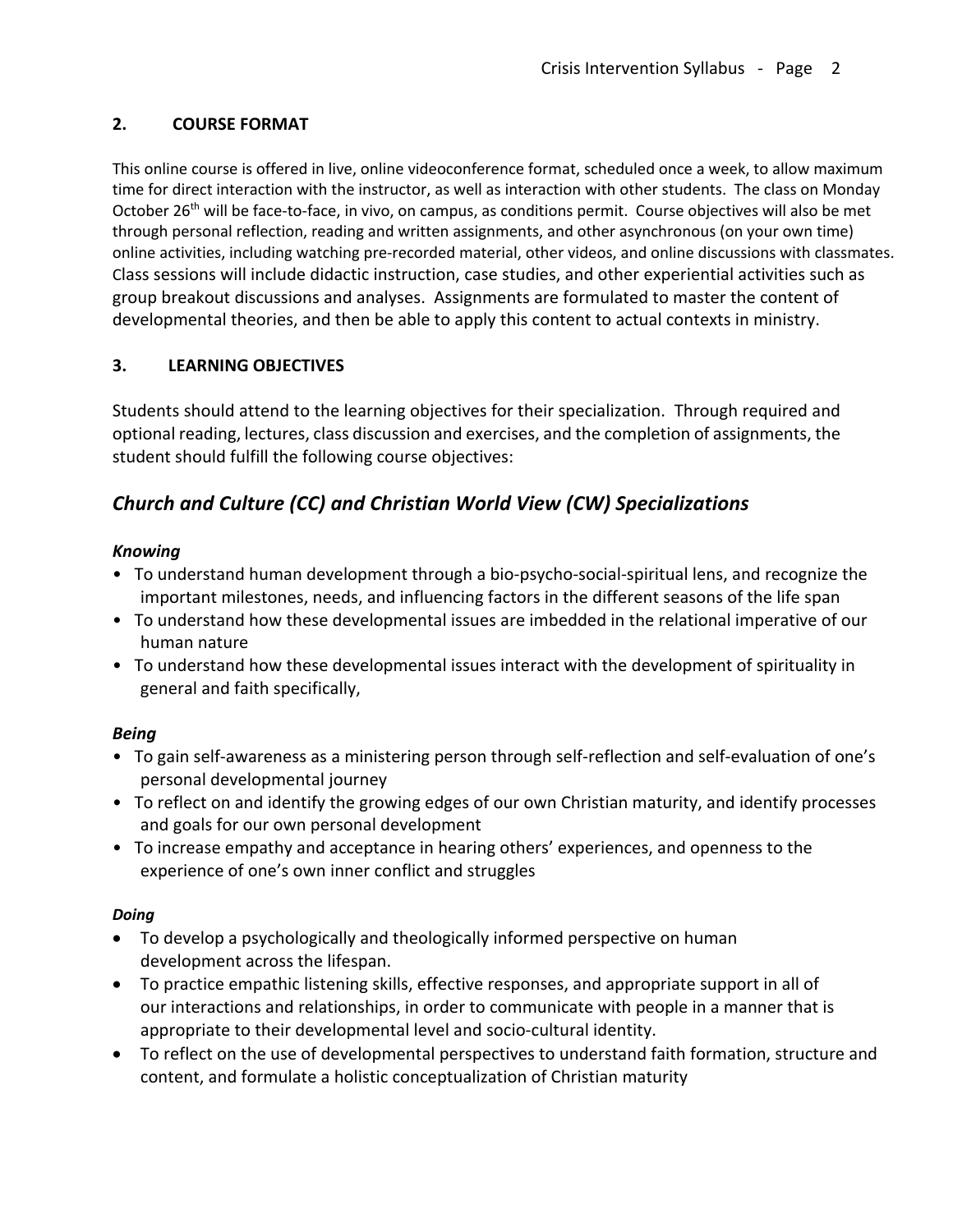- To read research and evaluate the implications of articles on human development that are pertinent to one's area of ministry practice.
- To apply developmental perspectives in designing ministry strategies in one's area of ministry practice

# *Counselling and Spiritual Care (CS) Specialization*

*Note: These learning objectives are coordinated with the expected competencies for CASC/ACSS certified chaplains and pastoral counsellors and the College of Registered Psychotherapists of Ontario (CRPO).* 

### *Knowing*

- To have an integrated knowledge of human development across the lifespan (CRPO & CASC).
- To understand the psychological significance of spiritual, moral, social, emotional, cognitive, behavioural, sexual, gender, and biological development (CRPO & CASC).
- To understand how these developmental issues are imbedded in the relational imperative of our human nature
- To understand how these developmental issues interact with the development of spirituality in general and faith specifically

### *Being*

- To gain self-awareness as a ministering person through self-reflection on and selfevaluation of one's personal developmental journey (CASC).
- To reflect on and identify the growing edges of our own Christian maturity, and identify processes and goals for our own personal development
- To increase empathy and acceptance in hearing others' experiences, and openness to the experience of one's own inner conflict and struggles
- To practice empathic listening skills, effective responses, and appropriate support in all of our interactions and relationships

### *Doing*

- To communicate in a manner appropriate to a client's developmental level and sociocultural identity (CRPO & CASC).
- To assess and understand the client's spiritual, moral, social, emotional, cognitive, behavioural, sexual, gender, and biological development and to integrate this assessment within the counselling or treatment process (implied within CRPO competencies).
- To reflect on the use of developmental perspectives to understand faith formation, structure and content, and formulate a holistic conceptualization of Christian maturity
- To assess for faith process and development, faith structure and content (CASC)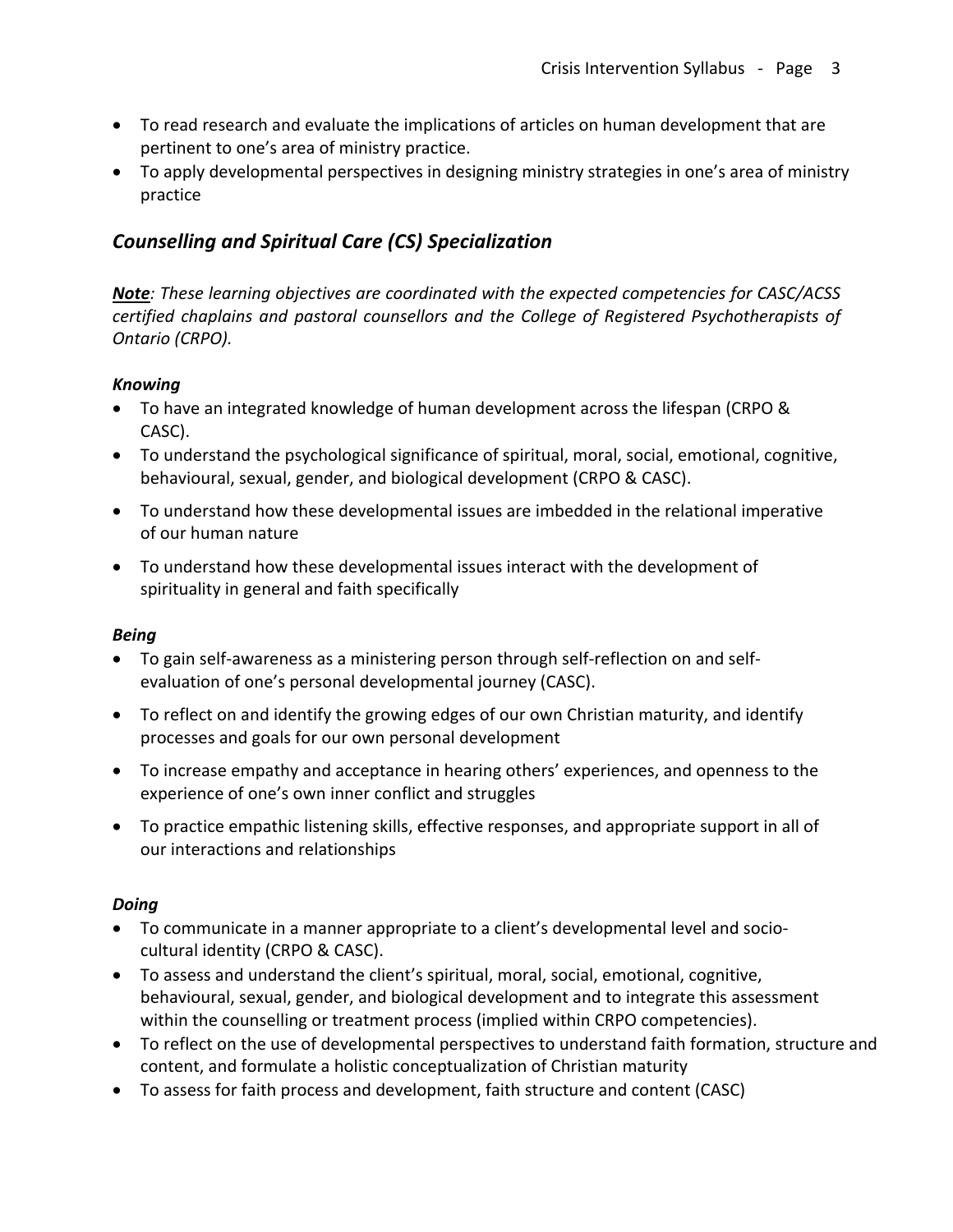- To be able to understand a client's source(s) of spiritual strength, hope, methods/ways of coping, needs, risks and wellness goals through personal encounter with the client (CASC).
- To read and evaluate the implications of research articles on human development that are pertinent to one's specific area of practice or ministry (CASC & CRPO).
- To apply course materials and independent research to assessing and discussing client case examples

## **4. COURSE TEXTS**

All required textbooks are available from MDC's book service, READ On, located in the new Hurlburt Family Bookstore, located beside the Chapel entrance, opposite Cullen Hall at McMaster Divinity College. It will be opening September 8, 2020, **by appointment only,** due to COVID-19 safety measures. For advance purchase, you may contact READ On Bookstore, 5 International Blvd, Etobicoke, Ontario M9W 6H3 by phone 416.620.2934, fax 416.622.2308, or email books@readon.ca. Other book services may also carry the texts.

## **A.** *Required Textbooks:*

Balswick, Jack O., King, Pamela Ebstyne, & Reimer, Kevin S. *The Reciprocating Self: Human Development in Theological Perspective,* 2<sup>nd</sup> Edition. Downers Grove, IL: IVP Academic, 2016.

## *B. Required and Additional Articles:*

To supplement the text, lectures and class projects, both required and additional articles will be provided on the class website on A2L (See Class Schedule).

## **Required:**

Hill, Cathryn I. "A Developmental Perspective on Adolescent "Rebellion" in the Church." *Journal of Psychology & Theology,* Vol. 14 No. 4 (1986), 306-318.

Ingram, John A. "Contemporary Issues and Christian Models of Integration: Into the Modern / Postmodern Age." *Journal of Psychology & Theology*, Vol. 23 No. 1 (1995), 3- 14.

Trokan, J. "Stages of the Marital and Family Life Cycle: Marital Miracles." *Pastoral Psychology, Vol. 46 No.* 4 (1998), 281-295

**C.** Other supplementary texts and articles may be recommended based on class discussions and individual student interests. An extensive bibliography will be provided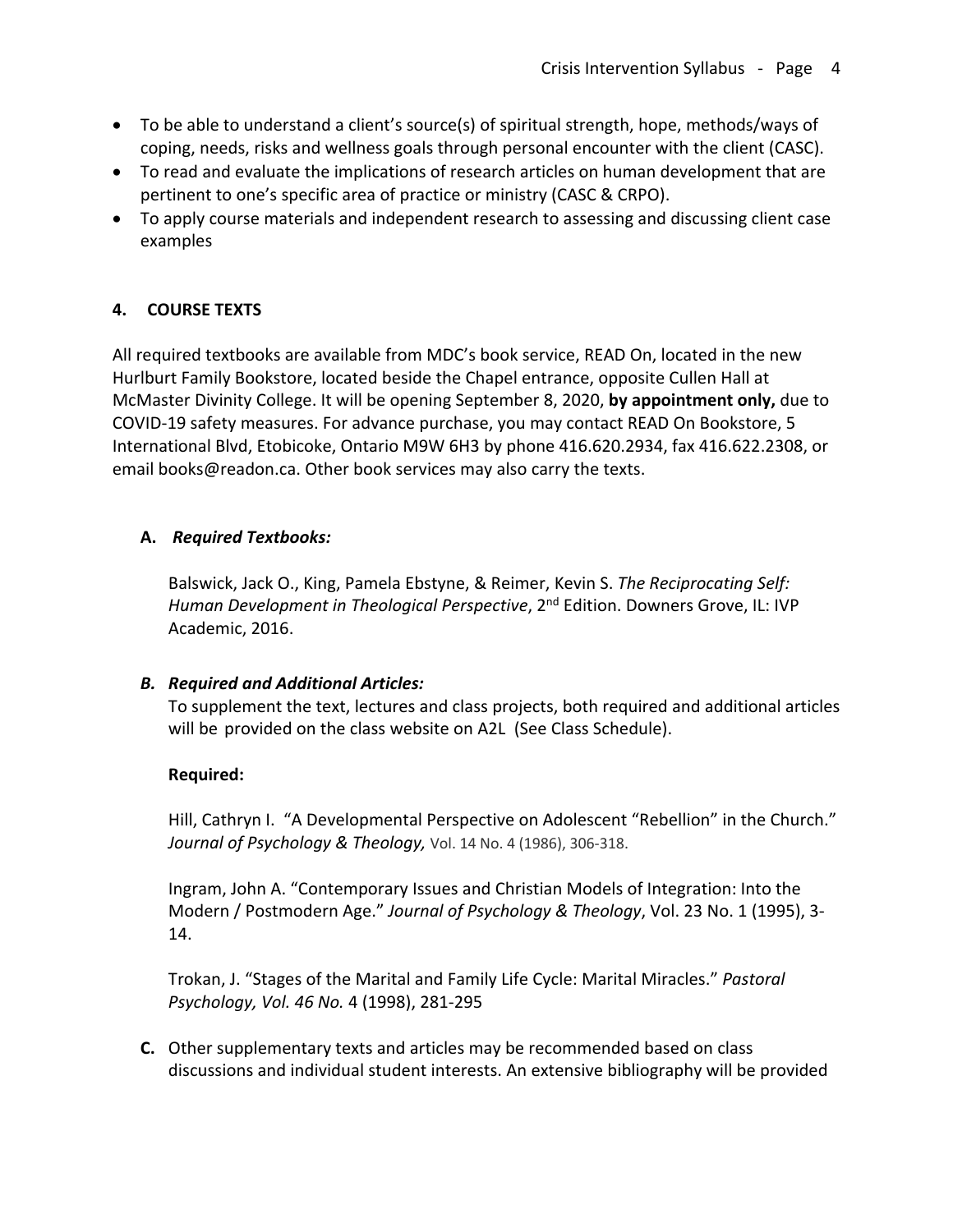as a resource for further research and reading.

#### **5. INSTRUCTOR**

*Biography:* Cathryn Harris, Ph.D. C.Psych. is an Affiliate Professor at McMaster Divinity College. She is a Registered Psychologist (CPO) with competencies in both Clinical and Counselling Psychology, a Registered Marriage and Family Therapist, and Approved Supervisor in Marriage and Family Therapy with AAMFT and CAMFT, and a Certified EMDR Therapist. For 35 years, and currently fulltime, she has provided psychotherapy and psychological assessments to individuals, couples, families, children and adolescents in outpatient private practice. She has also worked in inpatient and day treatment programs, and provided consultation to pastors, teachers, and business professionals on individual and organizational issues. She has been continuously involved in the training and supervision of Christian mental health professionals for over 30 years, beginning as Adjunct Professor at Rosemead School of Psychology and at Fuller Graduate Seminary for a short while, and for the longest time as Clinical Supervisor for a Christian counselling ministry that placed counselling interns in churches throughout Southern California. It has also been her privilege on a few occasions to provide counselling skills training specifically to Pastors, and enjoys being able to do more of this at MDC. Dr. Harris has been married for over 30 years to another psychologist, and has one adult daughter who has managed to survive that experience.

*Contact and Availability:* Dr. Harris is available for one-on-one consultation briefly after class and during breaks on the day class is scheduled. Otherwise, students may contact her at drcathrynharris@gmail.com*. Please make sure you put "Human Development course" in the subject line of any email to rapidly identify your communication.*

### **6. COURSE REQUIREMENTS**

#### **A. Class Participation and Self-Reflection - 20% of grade**

- A. Attendance, and participation in class lectures, activities, and discussions. (For those who may have a schedule conflict with hybrid courses that meet the weeks of Oct 19<sup>th</sup> and Nov 2<sup>nd</sup>, classes will be recorded, and should be viewed before the next class date.)
- B. Reflection Papers: For each reading assignment, submit approximately 2 pages, interacting with the material on a personal level, at the level of disclosure that feel comfortable to you. Unless a different prompt is given in the syllabus, identify and discuss how the material illuminates developmental factors in your life, or the life of someone close to you, both negative and positive, and how these may have shaped your personality, relationships, and/or faith journey.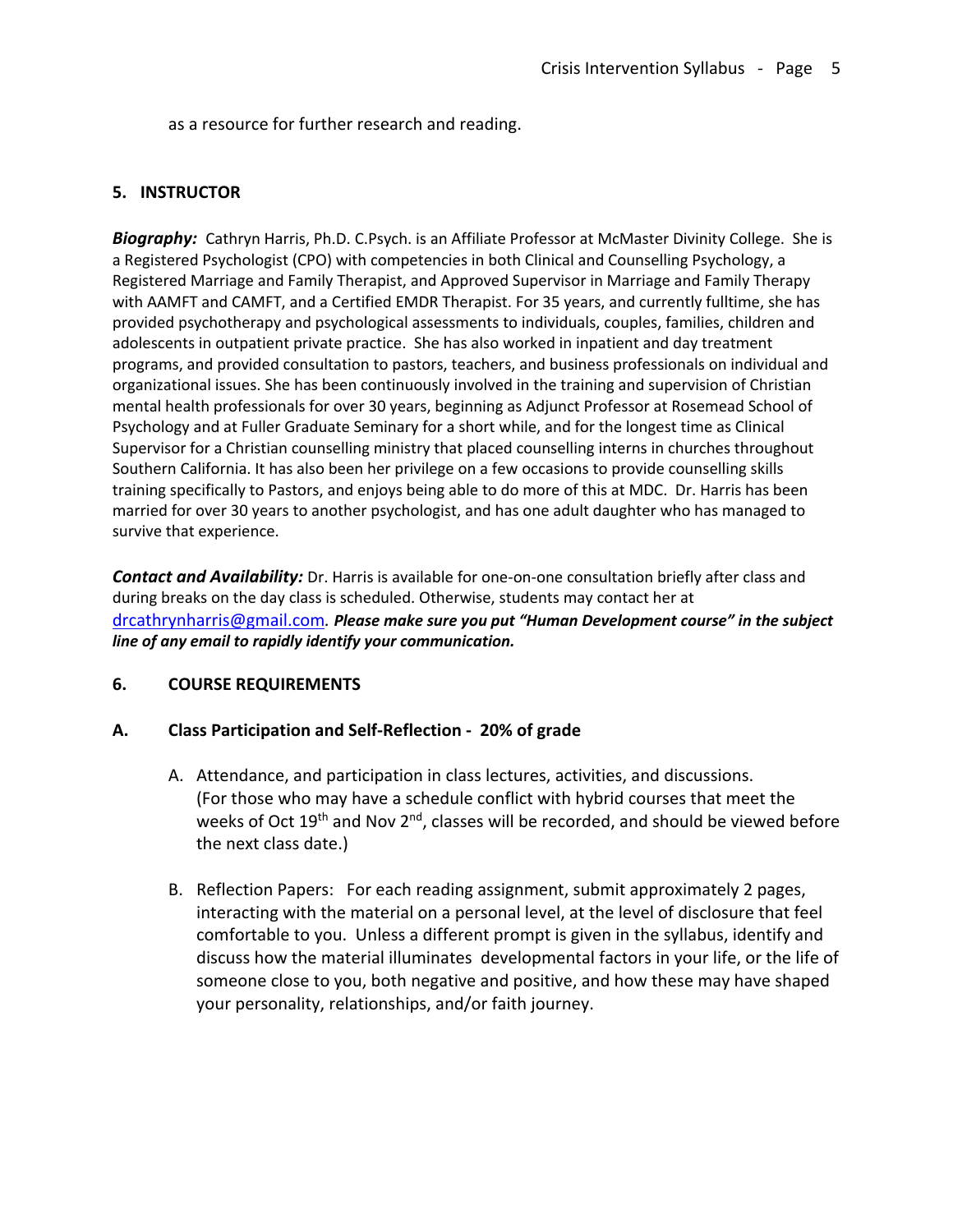### **B. Major Assignments**

## **i.** *Midterm Paper: Literature Review* - 40% of grade: **DUE NOVEMBER 2nd** *All Specializations*

12-15 pages, double spaced, not including references.

This literature review will form the basis for your final paper, which will be applying your research to your area of ministry and/or specialization. Choose one of the following options carefully as it relates to your final goal:

## a. **A literature review focused on a topic of interest as it applies to individuals and/or families within a specific developmental stage as pertinent to your ministry**.

Topic: A specific aspect of human experience, e.g., death & bereavement; family violence; illness & disability; immigration; learning disorders; mental health; parent-child attachment; separation, divorce & remarriage.

Developmental influence: Consider its possible effects on an individual's or family's development e.g., behavioural, biological, cognitive, emotional, gender, moral, sexual, social, and spiritual.

Phase of Life: in infancy, childhood, adolescence, emerging adulthood, middle adulthood, or late adulthood.

Specific Population/Context of Ministry: e.g. cultural community, missions context, school setting, type of client.

- e.g. "The effects of divorce on church participation and faith commitment in Asian-Canadian adolescents"
- e.g. "The effects of child sexual abuse on attachment styles, dating, and socialization during young adulthood in North America".

It is expected that your review will be integrative and highlight relevant themes and conclusions drawn from the literature. Include relevant chapters from the course texts, one academic monograph (i.e., book) related to this topic, and *at least* 7 relevant academic (i.e., peer-reviewed) articles drawn from the counselling, pastoral counselling or pastoral care literature.

## b. **A literature review that explores in depth a particular developmental theory and its implications across the life span.**

Identify and evaluate the philosophical assumptions, values, understanding of development, key themes, stages of development and supporting research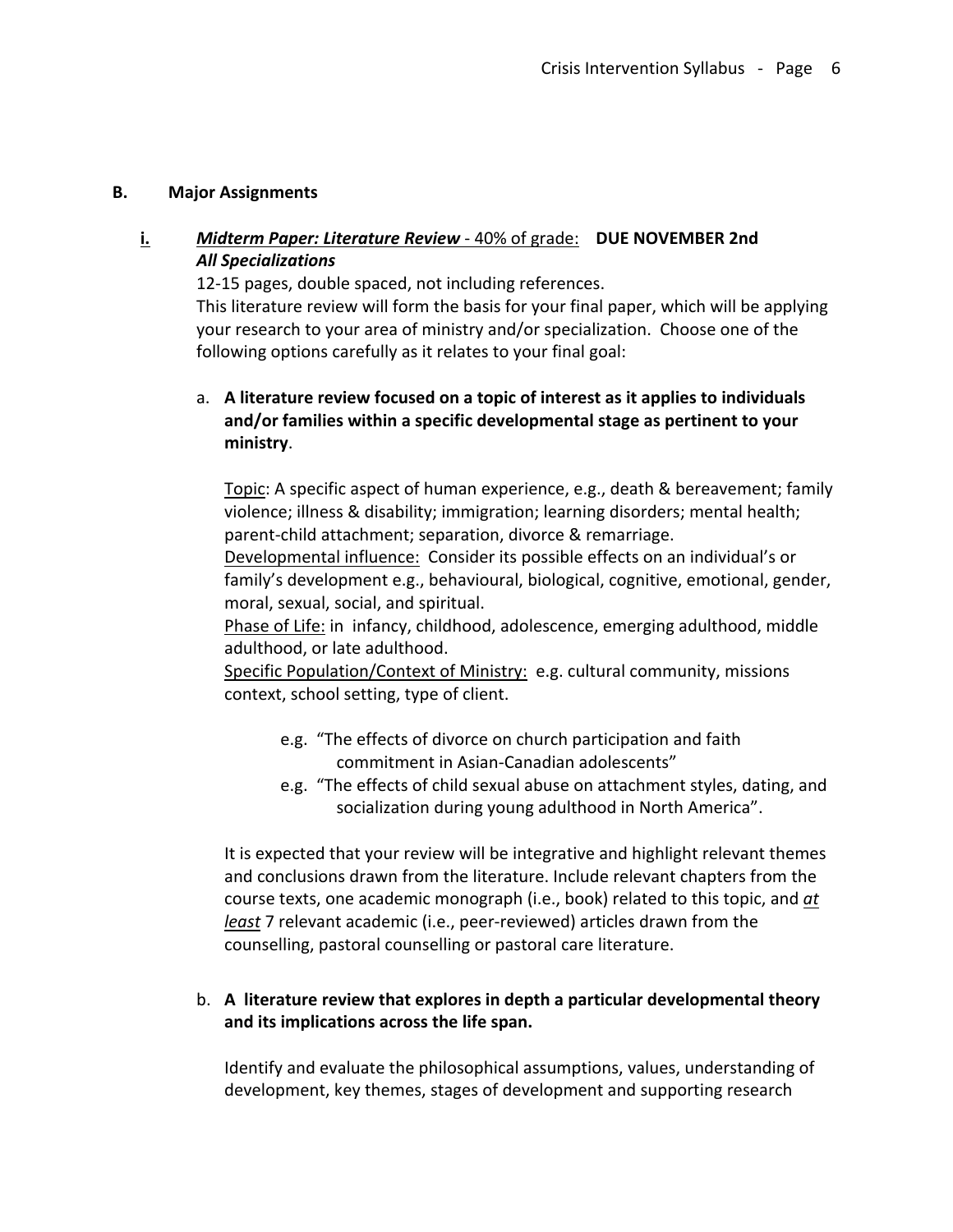related to a specific psychological development theory (e.g., Attachment Theory, Erikson, Fowler, Kohlberg, Objects-Relations Theory, Piaget, etc.). It is expected that your literature review will include relevant chapters from the course texts, one academic monograph (i.e., book) related to this topic, and *at least* 5 relevant academic (i.e., peer-reviewed) articles.

## ii. *Final Paper: Ministry Application of Literature Review* - 40% of grade: **DUE DECEMBER 7th**

12-15 pages, double spaced, not including references. It is expected that you will build on the knowledge gained from the course and demonstrate how you would apply the insights gained from your *Literature Review*  assignment within a ministry context or in the work of counselling and spiritual care.

*For Church and Culture (CC) and Christian World View (CW) Specializations Choose one of the following, based on your choice for the midterm:*

- a. **Ministry Application:** Discuss how you would apply the conclusions and themes of your literature review in the context of your ministry, particularly what you would do based on your research to encourage greater psychological and/or spiritual maturity and health in your community. Describe the context, goals, and challenges of your ministry context as it applies to your topic. Then discuss, what are the specific implications of the literature review for your work? How would these developmental factors influence faith development and spiritual maturity? How does this research inform ministry strategies? What specific ministry strategies would you employ for this population in this context? Give the rationale and goals for these strategies and activities from this developmental perspective. **References Note:** While it is expected that you will draw on the sources used in the first assignment, you are encouraged to employ additional source materials to support your view and your plan, for example, sources on ministry applications and strategies.
- *b.* **Integrative Theological Analysis:** Use the article by Ingram, and other theological and integrative and theological articles, to reflect on the assumptions, insights, and values of the specific developmental theory you chose to explore in depth for your midterm, and discuss how it applies to Christian ministry and/or worldview. Consider one or more of the following questions, and discuss your rationale: Can this developmental theory be complimentary to or integrated with Christian thought and ministry? Can this developmental theory lend insight into a theme or character in Scripture? Can this developmental theory contribute to our conceptualization of Christian maturity?

Then discuss: If so, what integration approach would you take? Or if not, why not? **References Note: You must support your view,** citing other sources, and not just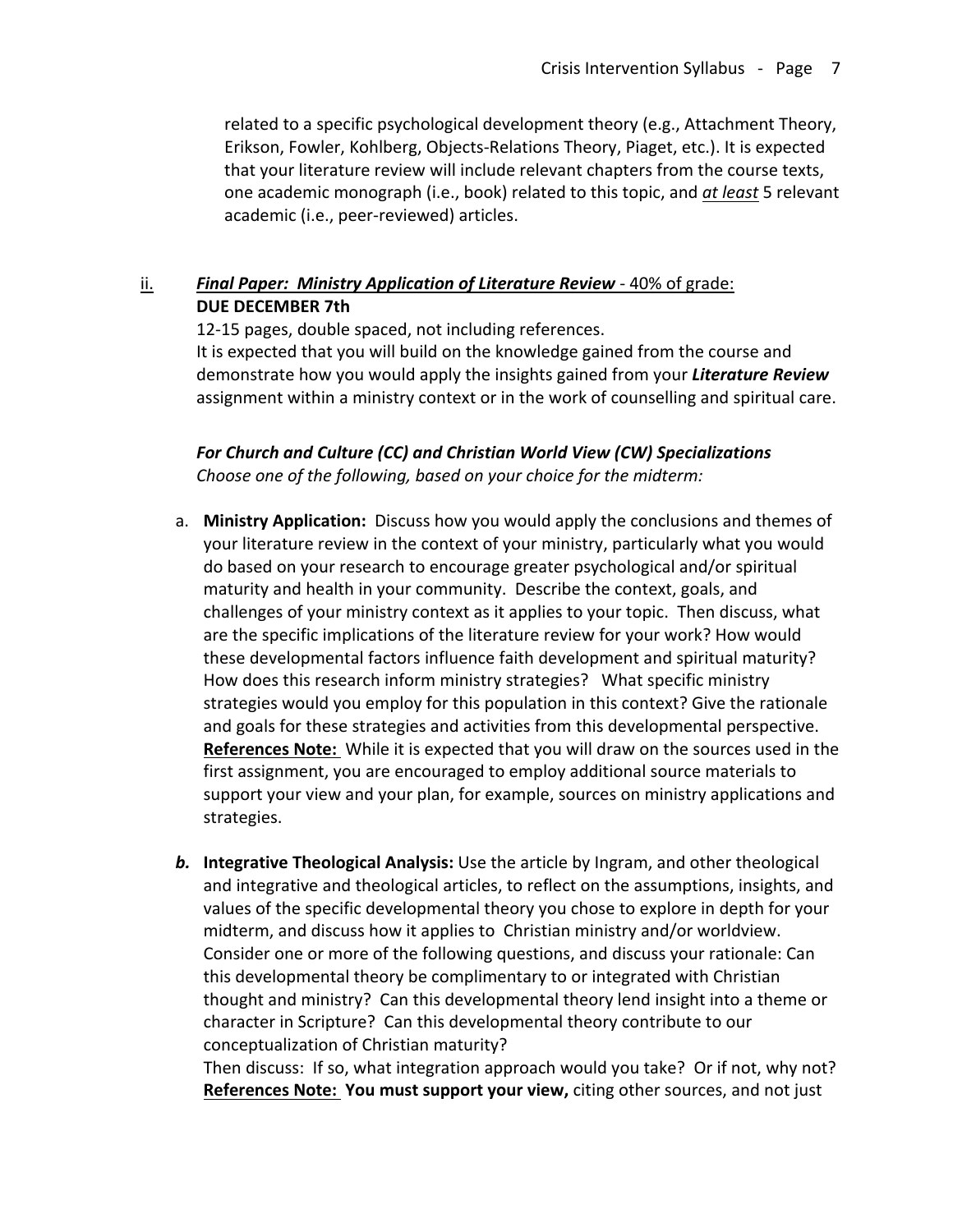give your own opinion. Consider Scriptural and other pastoral and theological sources to support your discussion. These should be additional to your original literature research paper, including *at least* 5 relevant academic (i.e., peerreviewed) articles.

### *For Counselling and Spiritual Care (CS) Specialization*

c. **Therapeutic Application:** Building on your literature review, whether you chose Option A or Option B for your midterm, this paper will outline specifically how you would apply those conclusions therapeutically in counseling or caring for persons in your ministry context. Develop and describe an individual or family case example, either hypothetical and/or drawing from personal or ministry experience (taking care to disguise all potentially identifying elements) (this can be single spaced and a smaller font to save space for discussion). Use your chosen developmental lens and research to assess the individual or family in your example, and outline the counseling or other intervention strategies you would use based on your research to help them towards greater spiritual and/or psychological maturity. **References Note:** While it is expected that you will draw on the sources used in the first assignment, you are encouraged to employ additional source materials which focus on therapeutic strategies.

### **7. COURSE ADMINISTRATION**

**College Style for Submission of Written Work:** All stylistic considerations (including but not limited to questions of formatting, footnotes, and bibliographic references) must conform to the McMaster Divinity College Style Guidelines for Essays and Theses http://mcmasterdivinity.ca/wp-content/uploads/2018/02/mdcstyleguide.pdf. Failure to observe appropriate form will result in grade reductions.

**Statement On Academic Honesty:** Academic dishonesty is a serious offence that may take any number of forms, including plagiarism, the submission of work that is not one's own or for which previous credit has been obtained, and/or unauthorized collaboration with other students. Academic dishonesty can result in severe consequences, e.g., failure of the assignment, failure of the course, a notation on one's academic transcript, and/or suspension or expulsion from the College.

Students are responsible for understanding what constitutes academic dishonesty. Please refer to the Divinity College Statement on Academic Honesty ~ https://mcmasterdivinity.ca/rulesregulations/

**Gender Inclusive Language:** McMaster Divinity College uses inclusive language for human beings in worship services, student written materials, and all its publications. It is expected that inclusive language will be used in chapel services and all MDC assignments. In reference to biblical texts, the integrity of the original expressions and the names of God should be respected, but you will need to use gender-inclusive language for humans, and you will need to quote from a gender-inclusive version such as the following: NRSV (1989), NCV (1991),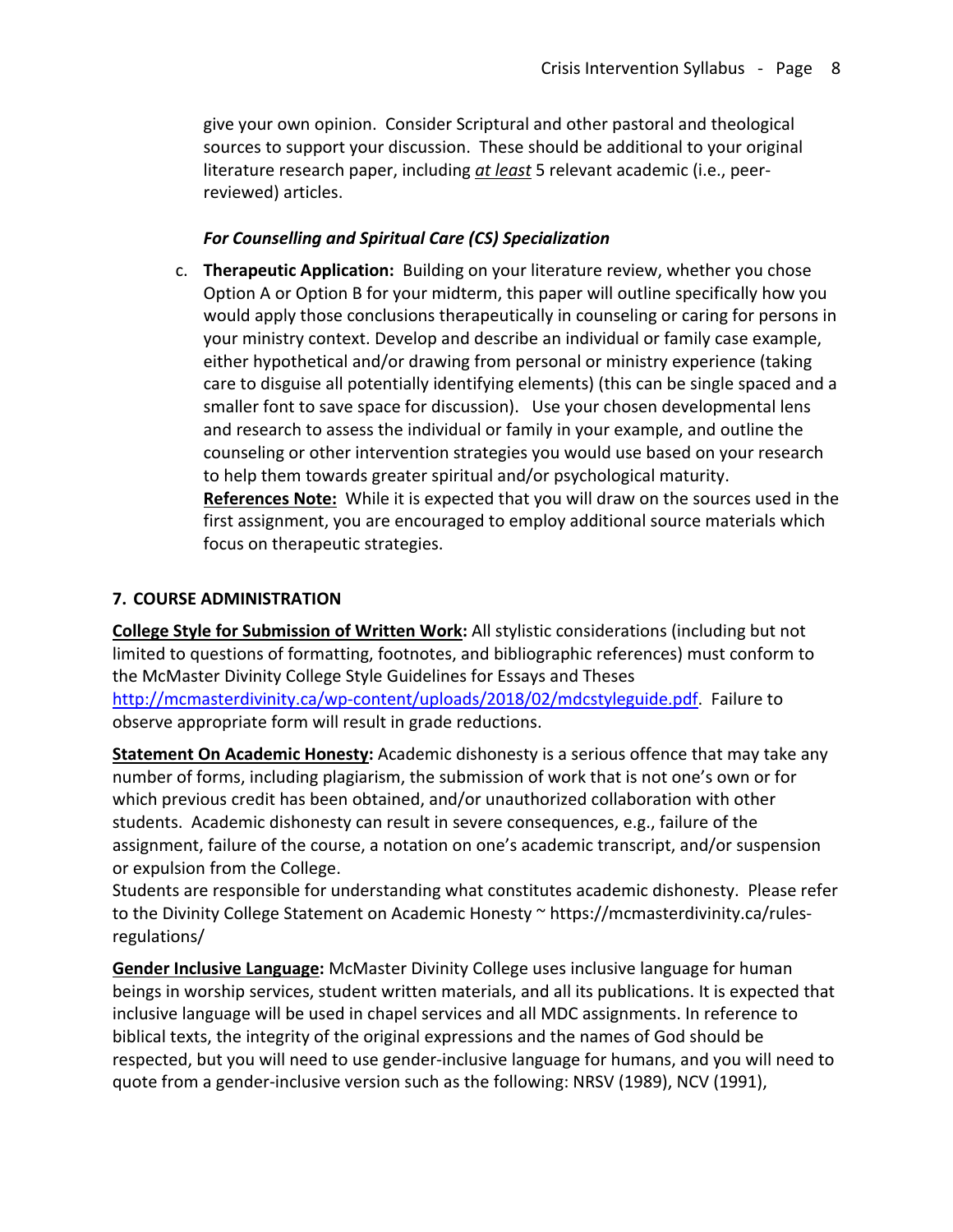TEV/GNB/GNT (1992), CEV (1995), NLT (1996), TNIV (2005), and the Common English Bible (CEB 2011).

### **Submission of Written Work:**

A digital copy of all written materials must be submitted online through Avenue to Learn by their due dates50% loss in points for late submission (do NOT send by email). *Late submission of assignments will be deducted 2% for every late day beginning 5 pm the day the assignment was originally due.* 

**Length:** Students are expected to adhere to the page count. If a paper exceeds the page count, grace will be accorded for the first 10 over. However, the grade will be reduced by 1/3 of a letter grade for each additional 10% a paper exceeds the stipulated page count.

**Cell Phone/Computer Policy:** Students are to refrain from texting or conducting cell phone conversations while class is in session. Should you need to maintain contact with family members and/or your church or ministry, please turn off the ringer so as to avoid disturbing others; upon receipt of an urgent call, you may discretely excuse yourself from the classroom or video conference. The same policy applies to all computer-generated sound schemes or other electronic annunciation systems.

**Copyright:** *This syllabus is the property of the instructor and is prepared with currently available information. The instructor reserves the right to make changes and revisions up to and including the first day of class.*

## **8. COURSE OUTLINE**

### **LECTURES, READINGS AND ASSIGNMENTS SCHEDULE**

*(Due on class date indicated)*

*Throughout the semester, online and face-to-face class sessions will involve lectures with supplementary content form the instructor, case study and analysis, small and large group discussions, and other interactive activities. Reading, reflection papers, and other online assignments which may be assigned for each week prepare for and are due at the time of the class.*

**WEEK 1: Monday Sept. 14th** *Introductions and Introduction* **Reading Assignment:** (required by first class): Balswick Ch. 1, Ingram article, review Syllabus **Lecture Topics:** Goals, Expectations, and Challenges of the Course Introduction to the Text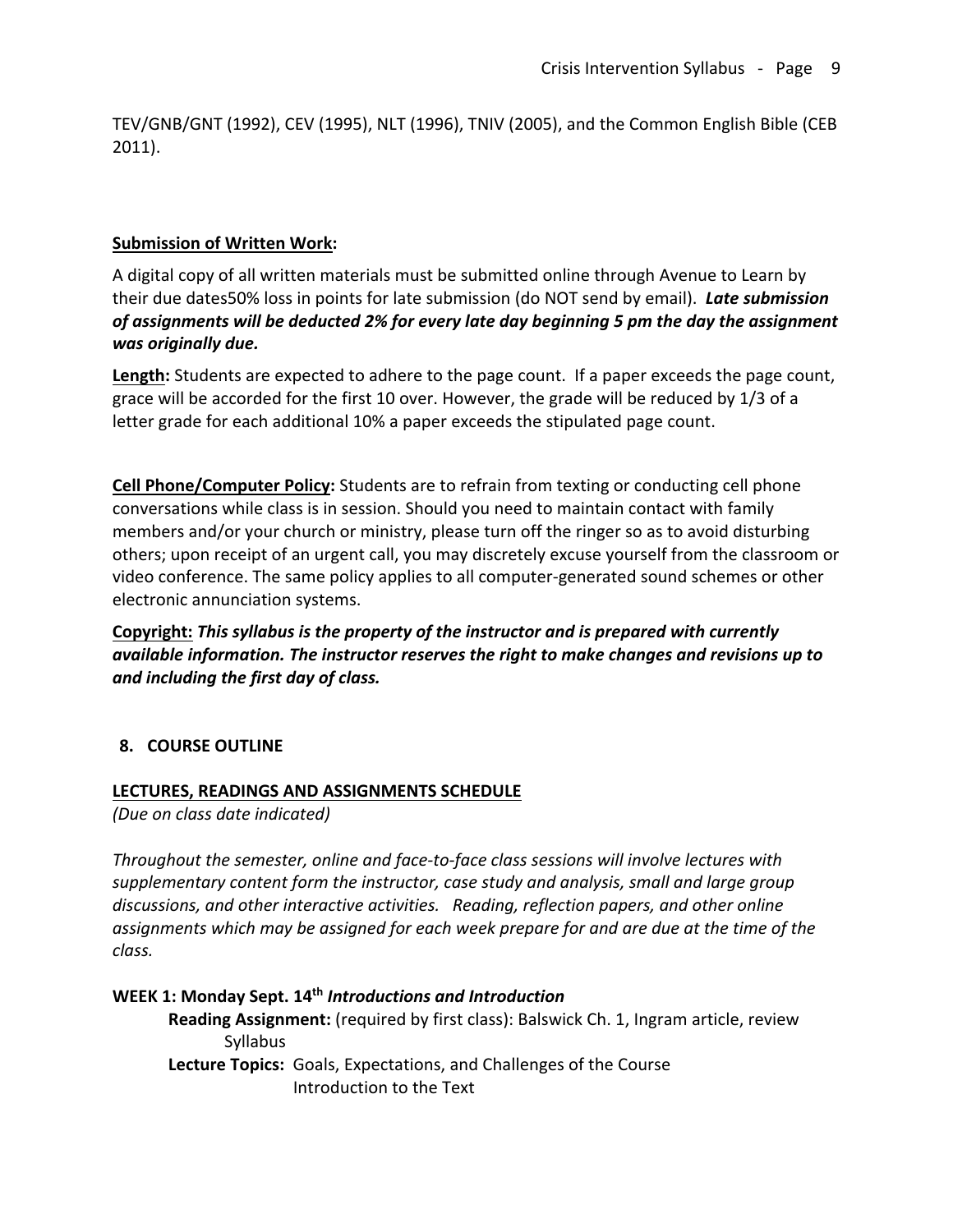Introduction to Systems of Integration

**In-class Reflection and Small Group Discussion:** After reviewing the syllabus - what are my personal goals for this course? How do I want my life  $4nd/or$  ministry to be different 12 weeks from now?

### **WEEK 2: Monday, Sept 28th:** *On the Nature of Human Nature*

**Reading Due:** Balswick, Chs. 2 & 3

**Reflection Paper Due:** We all have an implicit or explicit theory of human nature. How does the text fit with and/ or challenge the view you have arrived with at the outset of this course?

**Lecture Topic: An Introduction to Theological Anthropology In-class activity: TBD**

#### **WEEK 3: Monday, Oct 5th:** *Overview of Psychological Theories of Development*

**Reading Due:** Balswick, Ch. 4

**Reflection Paper Due:** Which psychological perspective are you drawn to in understanding development and why?

#### **Lecture Topics:**

The "Problems" of Psychology

Some details on the Psychological Theories Surveyed

**Group Activity:** Form 3-4 groups (depending on class size), and develop arguments in favor of one psychological perspective that you think is the best fit with spiritual development and why. Pick a theory you are NOT particularly drawn to! Present your arguments to the class.

### **WEEK 4: Monday, Oct 12th: Thanksgiving Holiday, No Class**

### **WEEK 5: Monday Oct 19th:** *The Social Context of Development and Infancy*

#### **Reading Due:** Chs. **5,** 6

**Reflection Paper:** In what specific ways do you notice that your relationships and social context while growing up has affected you personally and spiritually? What is your earliest memory (memories) in regards to relationship? Give at least one example.

#### **Lecture: The Relational** *Imperative* **of Development**

We are "wired" for relationship: Neurobiology and attachment Mirroring as foundational to relationship

Attachment vs. Separation-Individuation throughout life

### **Other class activities:** TBA

### **WEEK 6: Monday Oct 26th \*FACE TO FACE CLASS ON CAMPUS! Topic:** *Childhood* **Reading:** Ch. 7

**Reflection Paper:** How do you see the central issues, needs and conflicts of childhood playing out in your experience? Give at least one specific example. **Lecture: Key Details in Understanding Childhood**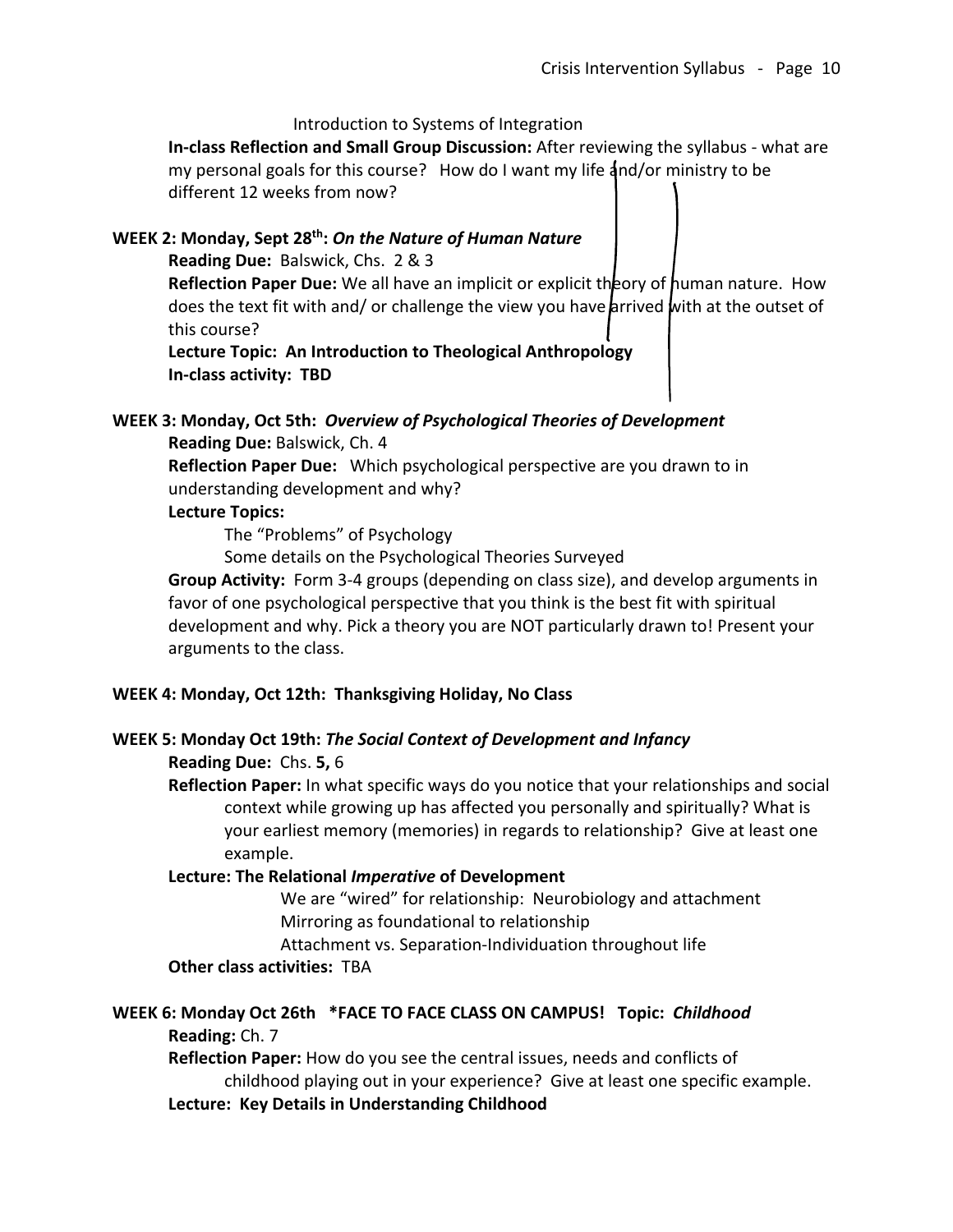The importance of availability and stability **Group Discussions:** Case Study and Analysis **Other class activities:** TBA

\* Professor is available after class to discuss questions about your individualized project.

\* Consider staying to meet with your study group, and to join us for Chapel at 2:00pm

#### **WEEK 7: Monday Nov 2nd:** *Adolescence*

**ASSIGNMENT DUE: MID TERM RESEARCH PAPER**

**Reading Due:** Balswick, Ch. 8

**Reflection Paper Due:** How do you see the central issues, needs and conflicts of adolescence playing out in your experience? Give at least one specific example.

#### **Lecture: Key Details in Understanding Adolescence**

Revisiting Separation-Individuation

The effect of social media on the capacity for healthy relationships **Group Discussions:** Case Study and Analysis

### **WEEK 8: Monday Nov 9th:** *Moral and Spiritual Development*

**Reading:** Balswick, Ch. 12 & 13, Hill article

**Reflection Paper:** What are my growing edges in spiritual maturity? What are my next steps?

**Lecture: An integrative View of Christian Maturity**

**Group Discussion:** Same as reflection paper.

#### **WEEK 9: Monday Nov 16th:** *Emerging Adulthood*

**Reading Due:** Balswick, Ch. 9

**Reflection Paper Due:** How do you see the central issues, needs and conflicts of emerging adulthood playing out in your early adulthood? Give at least one specific example.

# **Lecture Topics: Key Details in Understanding Emerging Adulthood** "Failure to Launch" and other challenges

**Group Discussion:** Case Study and Analysis

### **WEEK 10: Monday Nov 23rd:** *Marital and Family Development*

**Reading Due:** Trokan Article

**Reflection Paper Due:** How do you see the central issues, needs and conflicts of late adulthood playing out in your personal or professional life? Give at least one specific example.

**Lecture Topics: Key Details in Understanding Marriage and Family Development Group Discussion:** Case Study and Analysis

## WEEK 11: Monday Nov 30<sup>th</sup>: Middle Adulthood